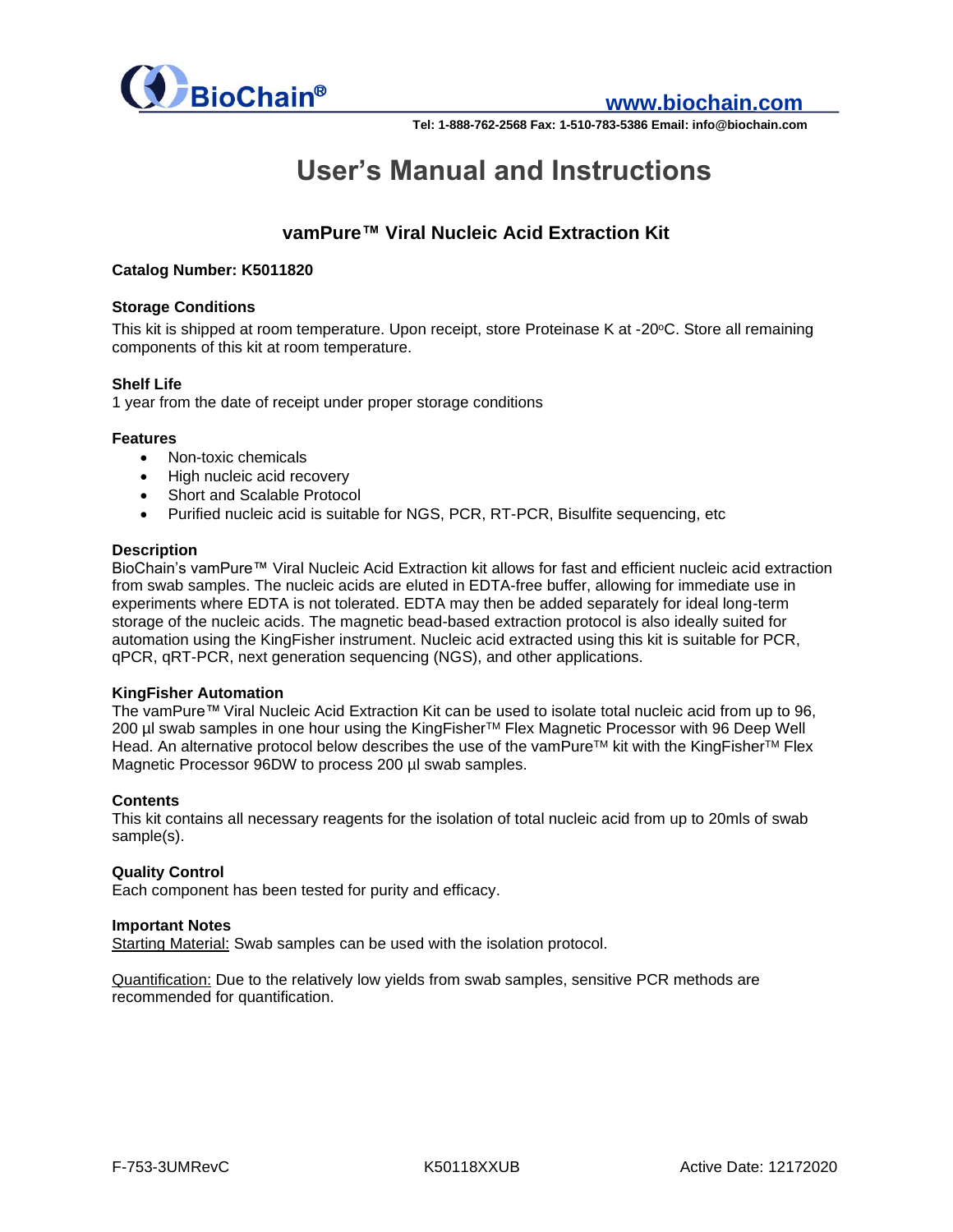

# **www.biochain.com**

**Tel: 1-888-762-2568 Fax: 1-510-783-5386 Email: info@biochain.com**

#### **Equipment and Reagents to be Supplied by User**

- o Pipettes
- o Vortex-Genie 2 or similar vortexing mixer\*
- o Magnet stand for molecular applications (e.g. DynaMagTM-15 or DynaMagTM-2)
- o 1.5 ml non-stick Eppendorf tubes
- o 15 ml conical tubes
- o 100% EtOH (200 proof)
- o Isopropanol

\* Contact BioChain® Technical Service for additional recommendations for high throughput or automated mixing.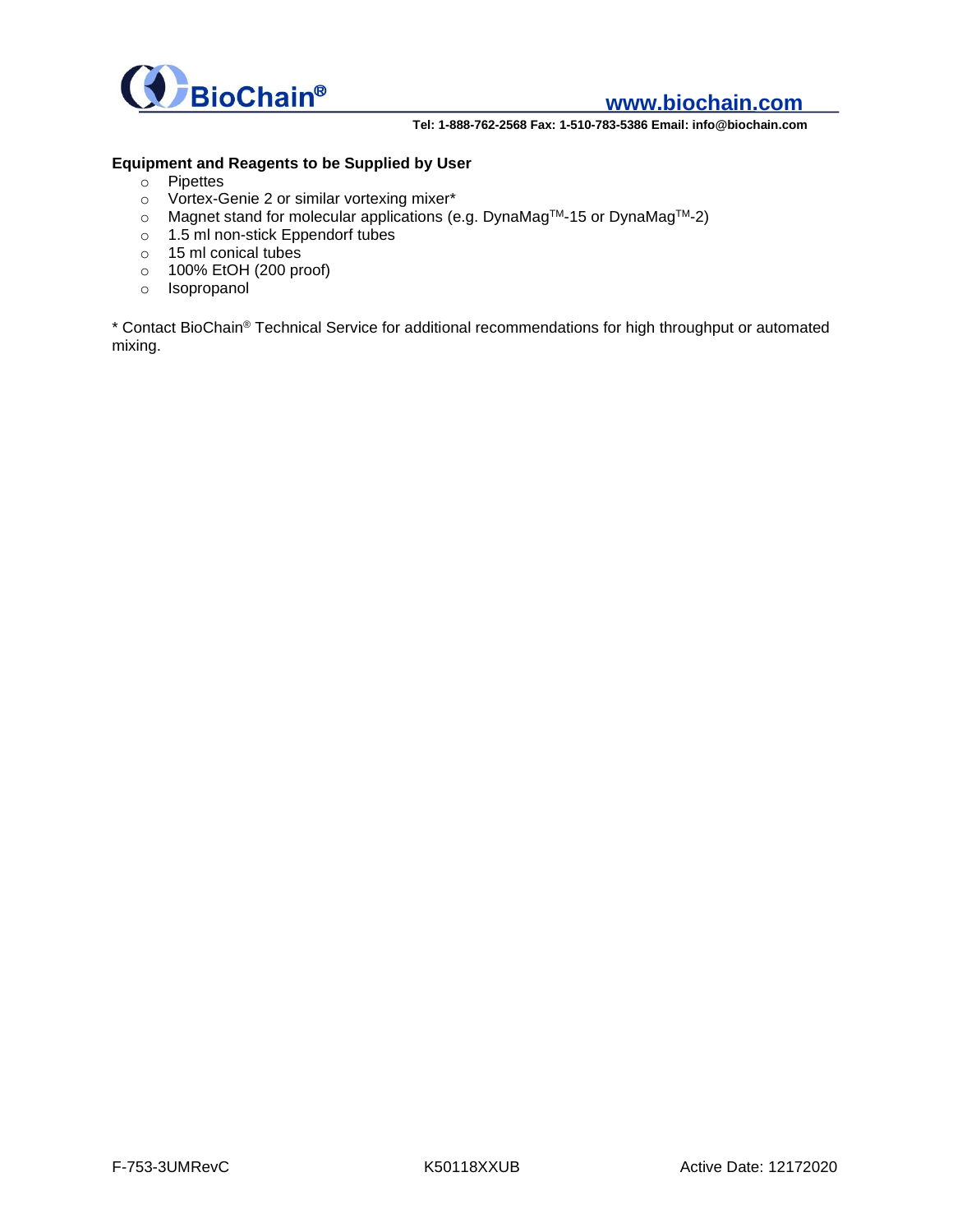

**Tel: 1-888-762-2568 Fax: 1-510-783-5386 Email: info@biochain.com**

#### **Prior to Initial Use**

BFC, FCW1, and FCW2 Buffers are shipped as a concentrate. If precipitate is present in any of these solutions, incubate solution at 37°C for 30 minutes with occasional shaking. Add the following user-supplied reagents to each bottle:

#### **BFC Buffer**

Add 26.4 ml of isopropanol and mix by inverting gently

#### **FCW1 Buffer**

Add 10.2 ml of 100% ethanol (200 proof) and mix by inverting gently

#### **FCW2 Buffer**

• Add 52.8 ml of 100% ethanol (200 proof) and mix by inverting gently

Once these alcohols are added, these buffers are stable for one year if stored properly. Be sure to close the bottle tightly for long term storage.

The protocol below was written assuming an initial sample volume of 200 µl. Any amount from 200 µl to 1 ml of sample can be used. Scale buffer and bead volumes accordingly (e.g. if 200 µl of sample requires 5 µl of beads, then 1 ml of sample requires 25 µl of beads, etc.). Also, use a 15 ml conical tube if using more than 350 ul of sample.

### **Protocol**

#### **Lysis/Binding**

- **1.** Add 200 µl of swab sample to a 1.5 ml Eppendorf tube
- **2.** Add 200 µl of **GFC Buffer**

\* If the kit used to collect the swab already pre-lyses the sample, then this step may be omitted.

- **3.** Add 10 ul of **Proteinase K**
- **4.** Invert tube 5 times to mix and incubate at 56°C for 10 minutes
- **5.** Invert tube 5 times to mix and incubate at 56°C for an additional 10 minutes
- **6.** Spin tube briefly on a tabletop centrifuge to bring down solution from the lid of the tube and add 300 µl of **BFC buffer**
- **7.** Add 5 µl of **Magnetic Bead Solution**

**Important:** Mix beads well prior to adding. There should be no visible sedimentation at the bottom of the solution after mixing. Beads will settle quickly, so be sure to mix the magnetic bead solution after adding to every few samples. Failure to do so may result in inconsistent yields

- **8.** Vortex vigorously for 10 minutes at room temperature
- \* A vortexing mixer with a tube(s)-holder that allows for walk-away mixing will make this step easier.
- **9.** Place tube onto a magnet stand and let sit for 3 minutes
- **10.** While keeping the tube on the magnet stand, remove supernatant. Be careful not to remove magnetic particles
- **11.** Tap magnet stand on bench 5 times and remove remaining supernatant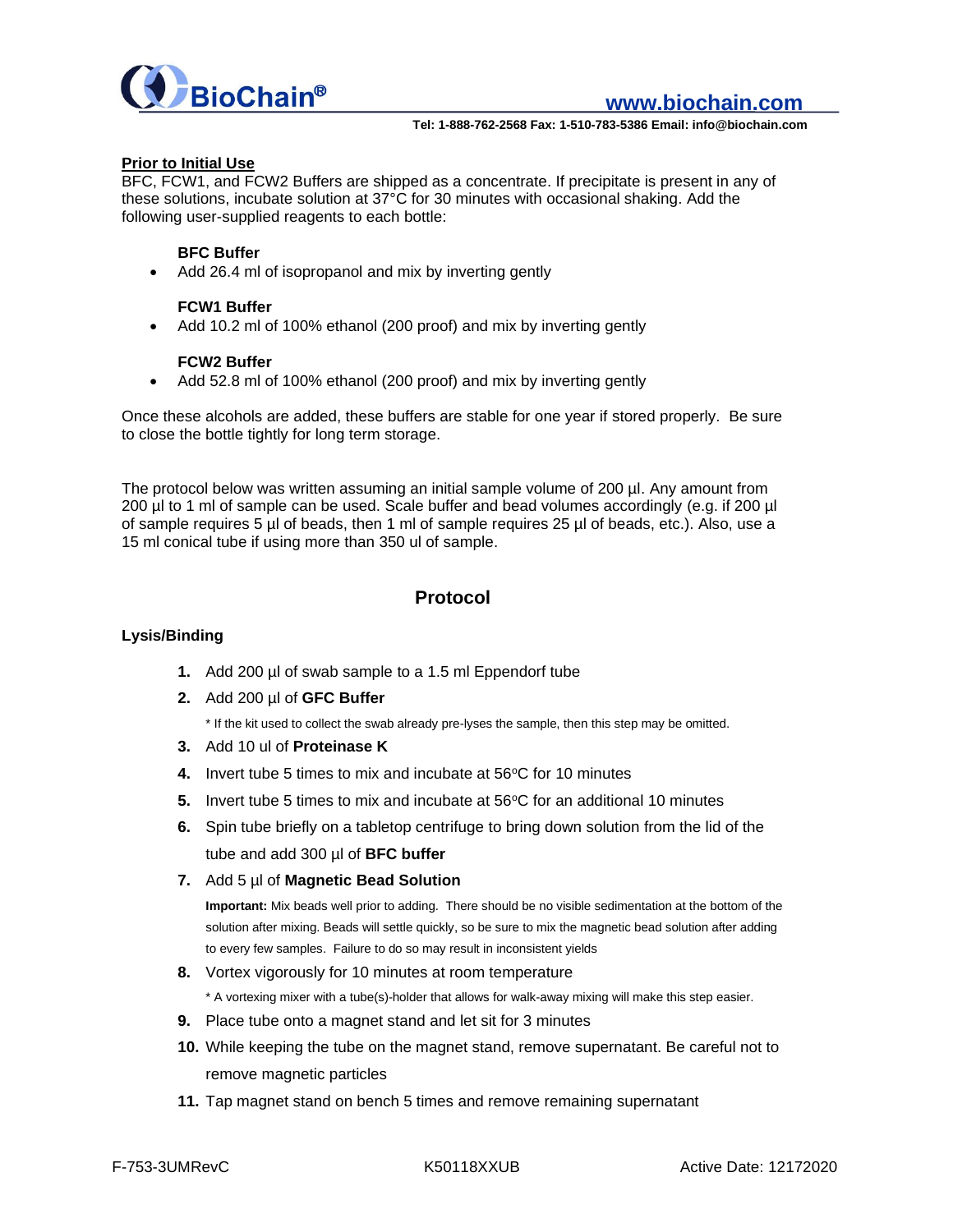

**Tel: 1-888-762-2568 Fax: 1-510-783-5386 Email: info@biochain.com**

#### **Wash Steps**

**12.** Transfer tube to non-magnetic rack and add 200 µl of **FCW1 Buffer**

Resuspend beads by vortexing for 15 seconds. Spin tube briefly and transfer back to magnet stand

\*Centrifuge steps are needed when using vortexing to resuspend beads. Only a brief spin is recommended to remove solution from tube lid. ALWAYS check to make sure the beads are at the bottom of the tube before spinning so that they don't become stuck on the side of the tubes and dry out. If beads are attached to the sides, flick the tube until beads are in solution

- **13.** Allow beads to attach to magnet stand for 10-30 seconds
- **14.** Remove as much supernatant as possible
- **15.** Transfer tube to non-magnetic rack and add 200 µl of **FCW2 Buffer**
- **16.** Resuspend beads by vortexing for 15 seconds. Spin tube briefly and transfer back to magnet stand
- **17.** Allow beads to attach to magnet stand for 10-30 seconds
- **18.** Remove as much supernatant as possible
- **19.** Transfer tube to non-magnetic rack and add 200 µl of **FCW2 Buffer**
- **20.** Resuspend beads by vortexing for 15 seconds. Spin tube briefly and transfer back to magnet stand
- **21.** Allow beads to attach to magnet stand for 10-30 seconds
- **22.** Remove as much supernatant as possible
- **23.** Tap magnet stand on bench 5 times and remove residual supernatant as much as possible
- **24.** Allow beads to dry for 3 minutes

#### **Elution Step**

**25.** Transfer tube to non-magnetic rack and add 100 µl of **FCE Buffer Important::** A minimum of 50 µl of FCE Buffer is recommended to elute nucleic acid to ensure optimal

yields

- **26.** Vortex vigorously for 10-15 seconds to loosen bead clumps
- **27.** Incubate at 72°C for 5 minutes
- **28.** Vortex vigorously for 10-15 seconds to loosen any remaining bead clumps
- **29.** Spin tube briefly
- **30.** Place tube on magnetic rack for 3 minutes
- **31.** Transfer eluate\* into a new 1.5 ml Eppendorf tube

**\* Note:** To maximize the utilization of the final product in downstream applications, the Elution Buffer does not contain EDTA. If long-term storage of the nucleic acid is desired, we recommend adding EDTA to a final volume of 1 mM (e.g. add 1 ul of 100 mM EDTA pH 8.0 stock solution for every 100 ul of elution volume).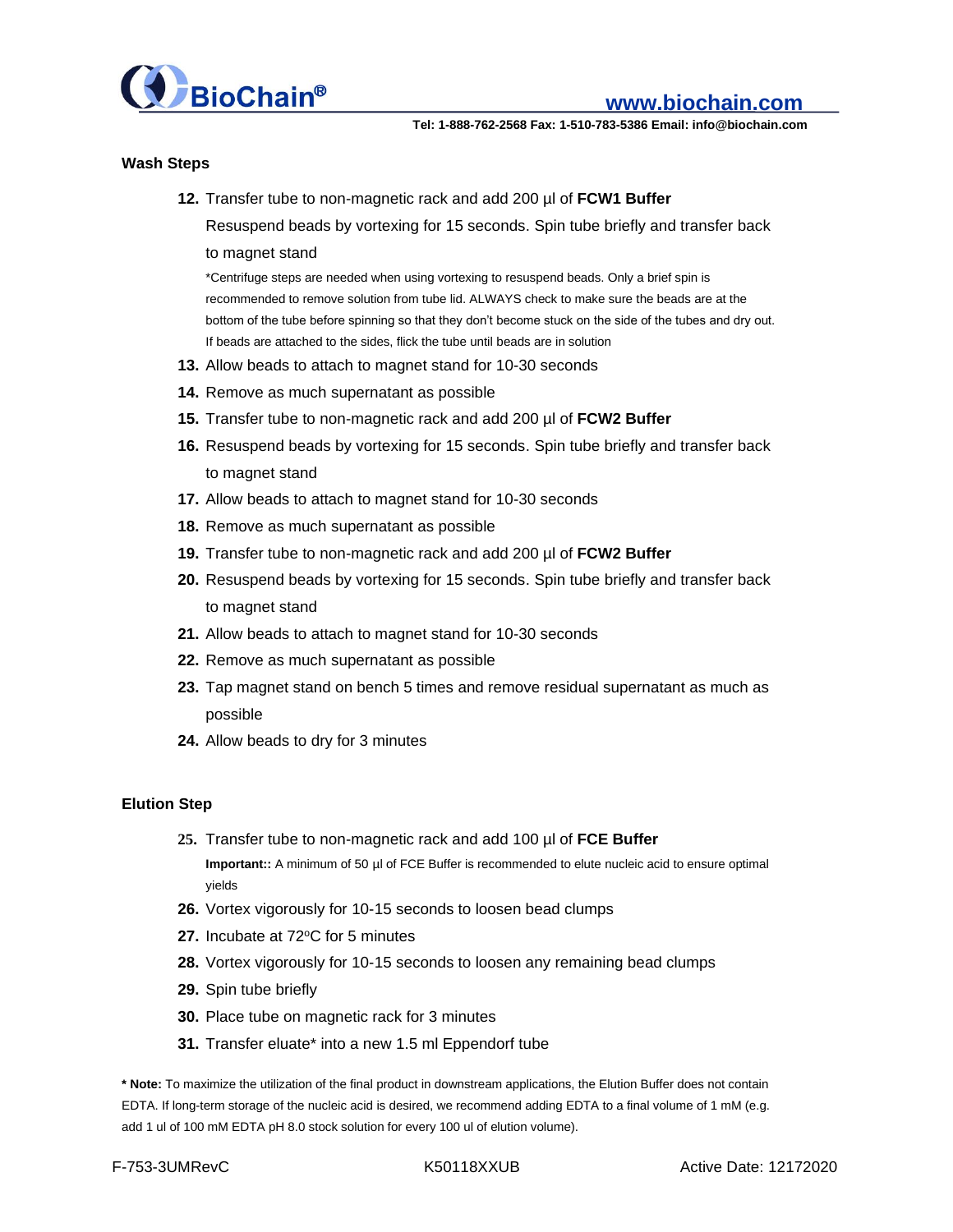

**www.biochain.com**

**Tel: 1-888-762-2568 Fax: 1-510-783-5386 Email: info@biochain.com**

#### **200ul Sample KingFisher Flex Protocol**

The vamPure™ Viral Nucleic Acid Extraction Kit can be used to isolate total nucleic acid from up to 96, 200 µl swab samples using the KingFisher™ Flex Magnetic Processor with 96 Deep Well Head. This guide describes the use of the vamPure™ kit with the KingFisher™ Flex Magnetic Processor 96DW to process 200 µl swab samples.

#### **Prior to Initial Use**

BFC, FCW1, and FCW2 Buffers are shipped as a concentrate. If precipitate is present in any of the solutions, incubate solution at 37°C for 30 minutes with occasional shaking. Add the following usersupplied reagents to each bottle:

• **BFC Buffer**

Add 26.4 ml of isopropanol and mix by inverting gently

• **FCW1 Buffer**

Add 10.2 ml of 100% ethanol (200 proof) and mix by inverting gently

• **FCW2 Buffer**

Add 52.8 ml of 100% ethanol (200 proof) and mix by inverting gently

#### **Download KingFisher™ Flex Program**

- **1.** Visit vamPure™ Webpage scroll down to Manual Section.
- **2.** Click vamPure\_viral\_200ul\_Flex to download program to your computer
- **3.** Refer to KingFisher™ Flex manual for instructions on installing program on the instrument

#### **Plate Set up**

Set up 96 Plates by adding appropriate reagents according to table below

|                               |                       | <b>Plate</b><br><b>Position on</b> |                                        | Volume per well |
|-------------------------------|-----------------------|------------------------------------|----------------------------------------|-----------------|
| <b>Plate ID</b>               | <b>Plate Type</b>     | <b>Instrument</b>                  | Reagent                                |                 |
|                               |                       |                                    | Swab Sample                            | 200 µl          |
| Lysis/Binding<br><b>Plate</b> | 96 Deep-Well<br>Plate |                                    | <b>GFC Buffer*</b>                     | 200 µl          |
|                               |                       |                                    | Proteinase K                           | $10 \mu$        |
| <b>Wash Plate 1</b>           | 96 Deep-Well<br>Plate | $\overline{2}$                     | FCW1 Buffer                            | $200$ $\mu$     |
| Wash Plate 2                  | 96 Deep-Well<br>Plate | 3                                  | FCW <sub>2</sub> Buffer                | $200$ $\mu$     |
| Wash Plate 3                  | 96 Deep-Well<br>Plate | 4                                  | FCW <sub>2</sub> Buffer                | 200 µl          |
| <b>Elution Plate</b>          | 96 Deep-Well<br>Plate | 5                                  | <b>FCE Buffer</b><br>$100$ $\mu$       |                 |
| <b>Tip Comb</b>               | 96 Deep-Well<br>Plate | 6                                  | Place a 96 Deep-Well Tip Comb in Plate |                 |

\* If the kit used to collect the swab already pre-lyses the sample, then this buffer may be omitted.